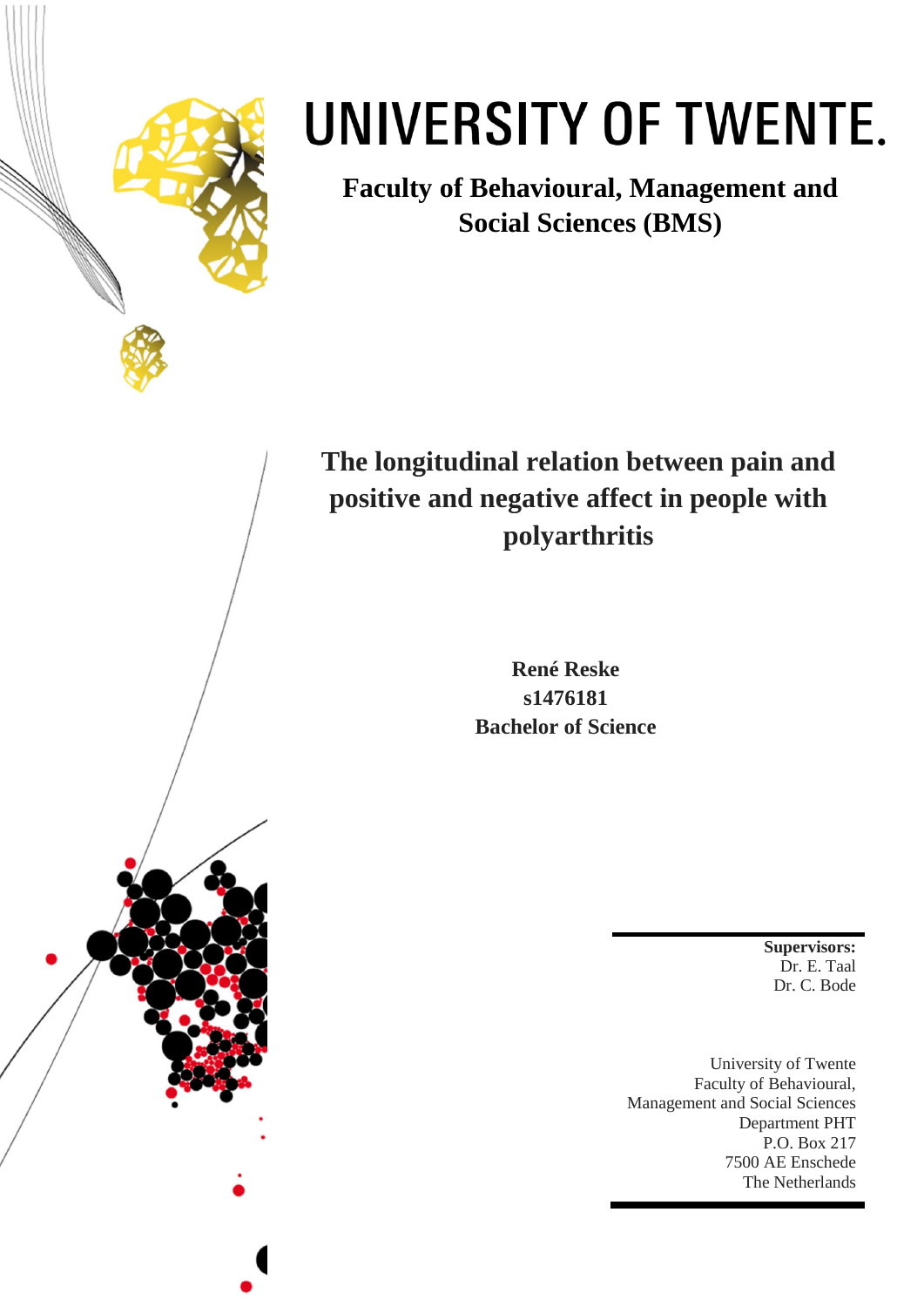#### **Abstract**

**Objective.** Due to their disease, patients with polyarthritis experience pain in their joints, which is interfering with their daily lives and which can cause problems in mental health. Previous research suggests that positive emotions may be a factor which has influence on the relationship between pain and its consequences on mental health such as anxiety and depression. The objective of this study was to explore the relationship between pain, positive and negative affect.

**Method.** A longitudinal questionnaire study with two measurements of pain, positive affect, anxiety and depression have been conducted among 331 patients with polyarthritis (61 % female, mean age: 62 years). The relationship between the variables were analyzed with mediation analyses.

**Results.** The relationship of pain with anxiety and depression was partially mediated by positive affect. Also, the relationships of changes in pain with changes in depression and anxiety were mediated by changes in positive affect.

**Conclusion.** The results support models and theories about the relationship between positive and negative affect. Therefore, further research is implicated to be able to make cause-effect statement about the relationship between pain, positive and negative affect.

### **Introduction**

The current research focuses on how people with polyarthritis adapt to their disease and how or if positive emotions play a role in this process. Pain is reported to be the most challenging and common symptom for patients with rheumatoid arthritis (RA), which is one form of polyarthritis (Strand, Zautra, Thoresen, Ødegård, Uhlig, & Finset, 2006; Eustice, 2016). Polyarthritis is also known as polyarthralgia. Arthritis means inflamed joints and arthralgia means painful joints (Eustice, 2016). Polyarthritis is an inflammatory disease, which affects at least five joints (Arends, Bode, Taal, & Van de Laar, 2013). Joint inflammation is characterized by fatigue, low-grade fevers, anemia, weight loss, morning stiffness which increases with activity and pain when resting. RA primary attacks the synovial tissue around the joints which leads to joint tenderness, joint swelling, and destruction of synovial joints. In turn, these symptoms lead to serious disabilities and premature mortality (Vandever, 2014; Aletaha et al., 2010). Furthermore, polyarthritis contains a variety of disorders, such as RA, ankylosing spondylitis and psoriatic arthritis (Arends et al., 2013). The difference between RA and ankylosing spondylitis (AS) is that AS primarily attacks the joints in the spine. In contrast, RA attacks smaller joints first, such as the joints in the hand, feet and/or the knee. In addition to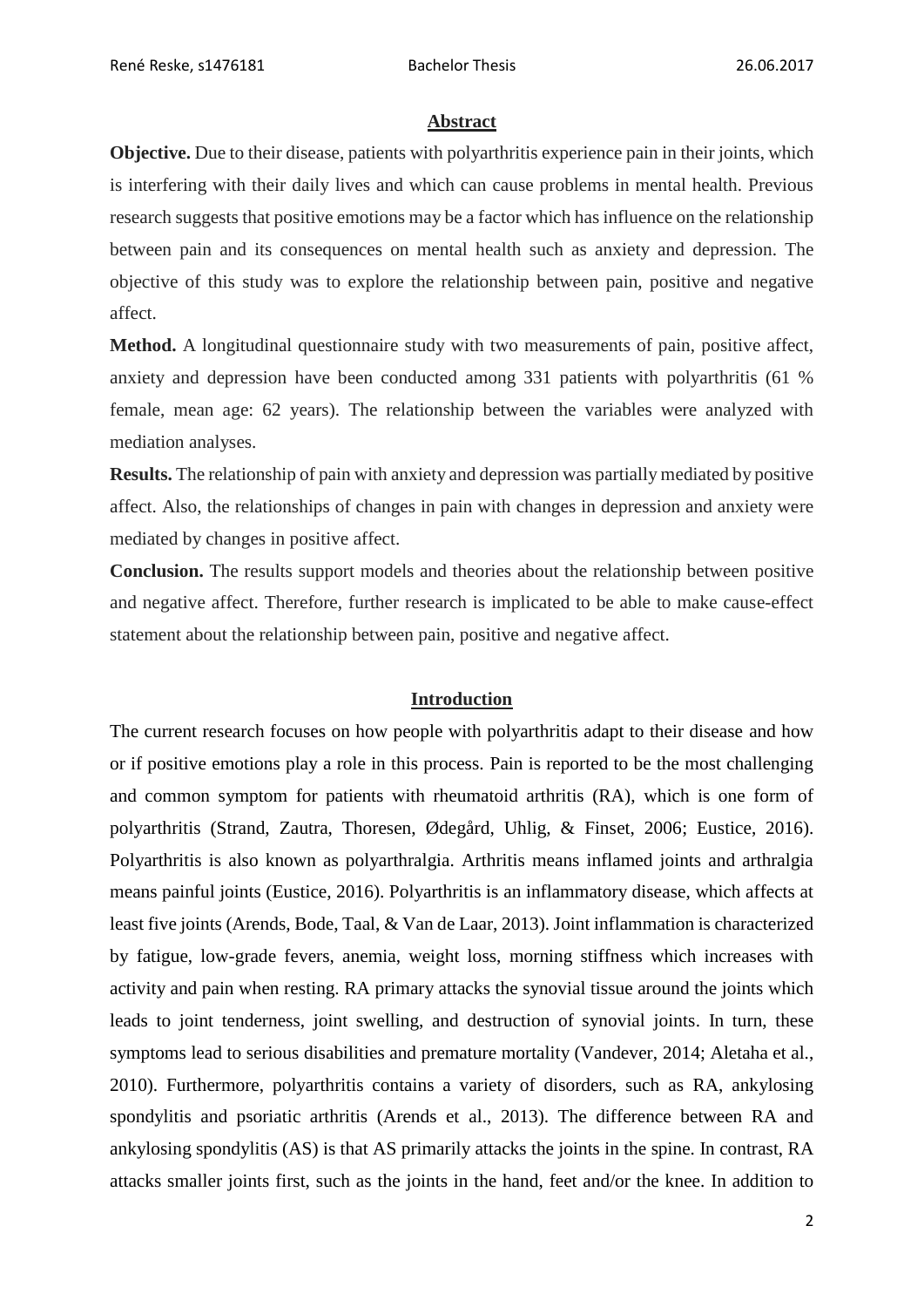this, both diseases are characterized by morning pain and stiffness (Nwachuku, 2016). The difference between RA and Psoriatic arthritis (PA) is that PA primarily affects the distal joints, which are furthest away from the body, such as the third knuckle of a finger. Nevertheless, both diseases affect the joints in the hands, feet and/or the knees and PA also causes painful, swollen and stiff joints. Due to the intensity and duration of pain as well as the difficulty to predict and control it, makes it a potential stressor for patients with RA (Strand et al., 2006).

Patients who struggle with high levels of stress are likely to experience poor physical health outcomes (Farrell, Simpson, Carlson, Englund, & Sung, 2017). Negative affective responses to pain can be influential to the course of illness because the frequency of painful flares increases and pain behaviors intensify (Strand et al., 2006). Moreover, research suggests that pain interferes with daily living, such as, pursuing goals which undermines self-regulatory processes (Mun, Karoly, & Okun, 2015). This interference with daily activities is also associated with poorer mental health including depression, suicide risk and anxiety (Hirsch, Sirois, Molnar, & Chang, 2016). Individuals who suffer from pain may have less opportunities for maintaining meaningful relationships or engaging in pain related activities. This reduced freedom can contribute to feelings of depression (Hirsch et al., 2016).

This assumption can be explained by the Fear Avoidance Model of Musculoskeletal Pain (figure 1), which states that the experienced pain contributes to the fear of pain, which can lead to pain anxiety. In turn, the pain anxiety may motivate the individual to avoid and escape from situations associated with pain. As the pain increases, so does the avoidance and the desire to escape pain related situations, which may contribute to depression and frustration (Hirsch et al., 2016). In addition to this, anxiety, depression and positive affect were found to predict weekly changes in pain in patients with RA and osteoarthritis in a study with weekly measurement over a period of 11 weeks. This study also found that anxiety had a stronger influence on pain than the effects of depression. Moreover, the influence of depression was mediated by positive affect and the influence of anxiety was mediated by negative affect (Smith & Zautra, 2008). Therefore, distinguishing positive and negative affect is necessary because positive affect may be able to weaken the effect of pain on negative affect (Hirsch et al., 2016).

Positive affect (PA) versus negative affect (NA) is also suggested to be a new distinction between emotional states (Spindler, Denollet, Kruse & Pedersen, 2009). Negative emotions have potential to become a recourse of dysfunctions. For example, a by-product of negative emotions are dysfunctional social interactions, which can keep psychophysiological reactivity alive and provoke harmful behavior toward self and others (Garland et al., 2010).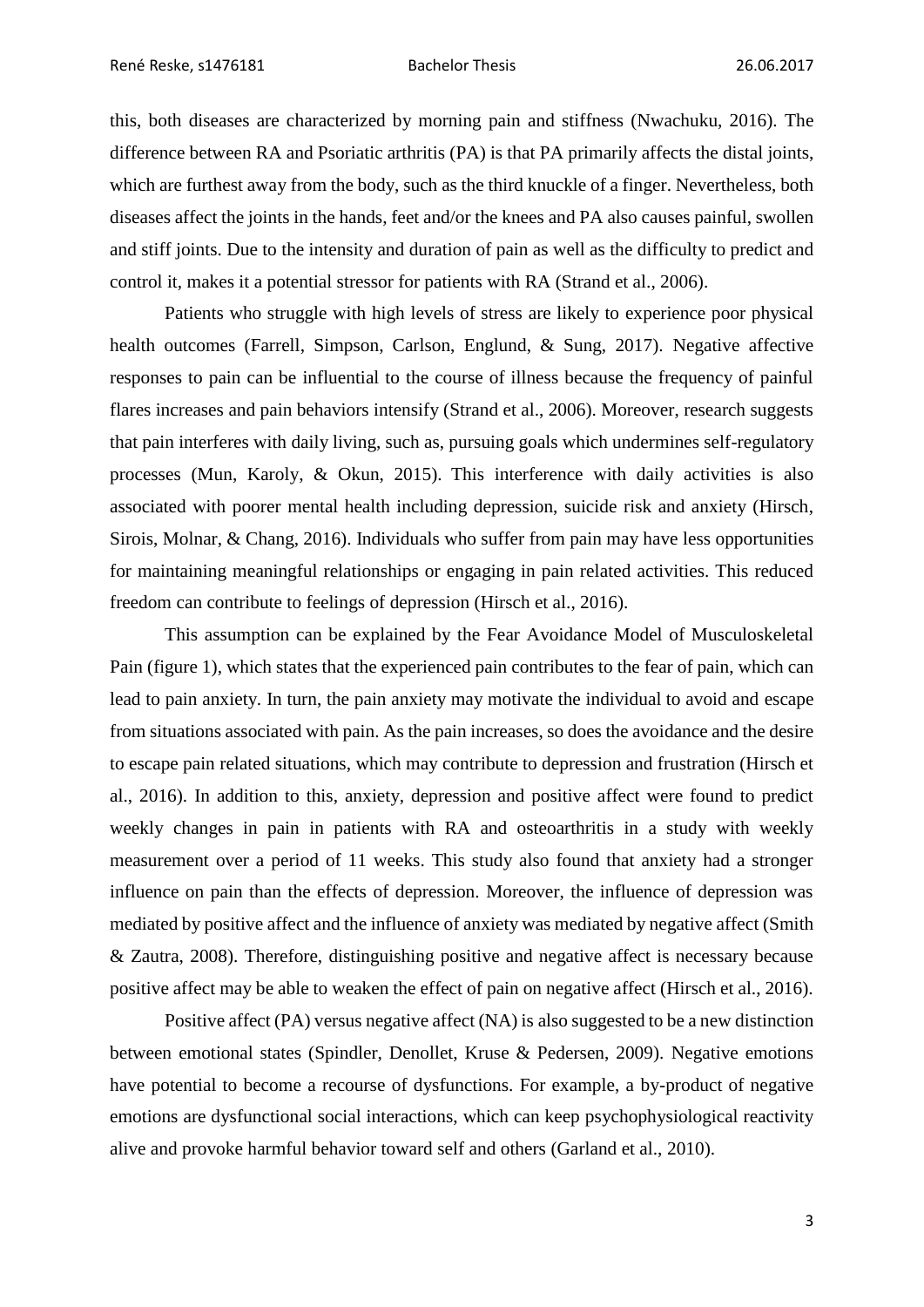

Figure 2. The Fear-Avoidance Model of Musculoskeletal Pain

Negative affect is characterized by symptoms such as depression or anxiety whereas positive affect is characterized by cheerfulness and joy (Spindler, Denollet, Kruse & Pedersen, 2009). Positive and negative affect represent the affective aspect of wellbeing which is an important part of human flourishing and overall life satisfaction (Pavani et al., 2016). In addition to this, positive emotions can decrease the negative influence of pain on well-being and it may decrease the probability of the onset of a clinical depression (Arends, Bode, Taal & Laar, 2016). In addition to this, positive emotions can also function as a shelter against life stressors, stressful encounters and decrease the effect of future distress (Garland et al., 2010). Previous research also suggests that it is not the presence of negative affect but the absence of positive affect which carries greater weight on physical and mental health (Hirsch et al., 2016).

This theory is in line with Mun et al. (2015), who found that positive affect can be a resource of resilience for patients with chronic pain. Resilience is a "dynamic process of maintaining positive adaption and effective coping strategies in the face of adversity" (Allen, Haley, Harris, Fowler, & Pruthi, 2011). Emotions arise due to the need of humans to adapt their behavior to the demands of day-to-day living. Different kinds of perceived opportunity create specific positive emotions such as joy or interest whereas different kinds of perceived threat create specific negative emotions such as sadness or anger (Garland et al., 2010).

This hypothesis could be explained by the broaden-and-build theory which suggests that positive emotions may have a revoking effect on the remnant of negative emotions. For example, the heart rate of a patient increases after having a negative emotion and recovers to a steady pace when having a positive emotion, instead of a negative or neutral one. Therefore, positive emotions may have a revoking effect on negative emotions and may be beneficial for physical and mental wellbeing (Garland et al., 2010). The broaden-and-build theory (figure 2)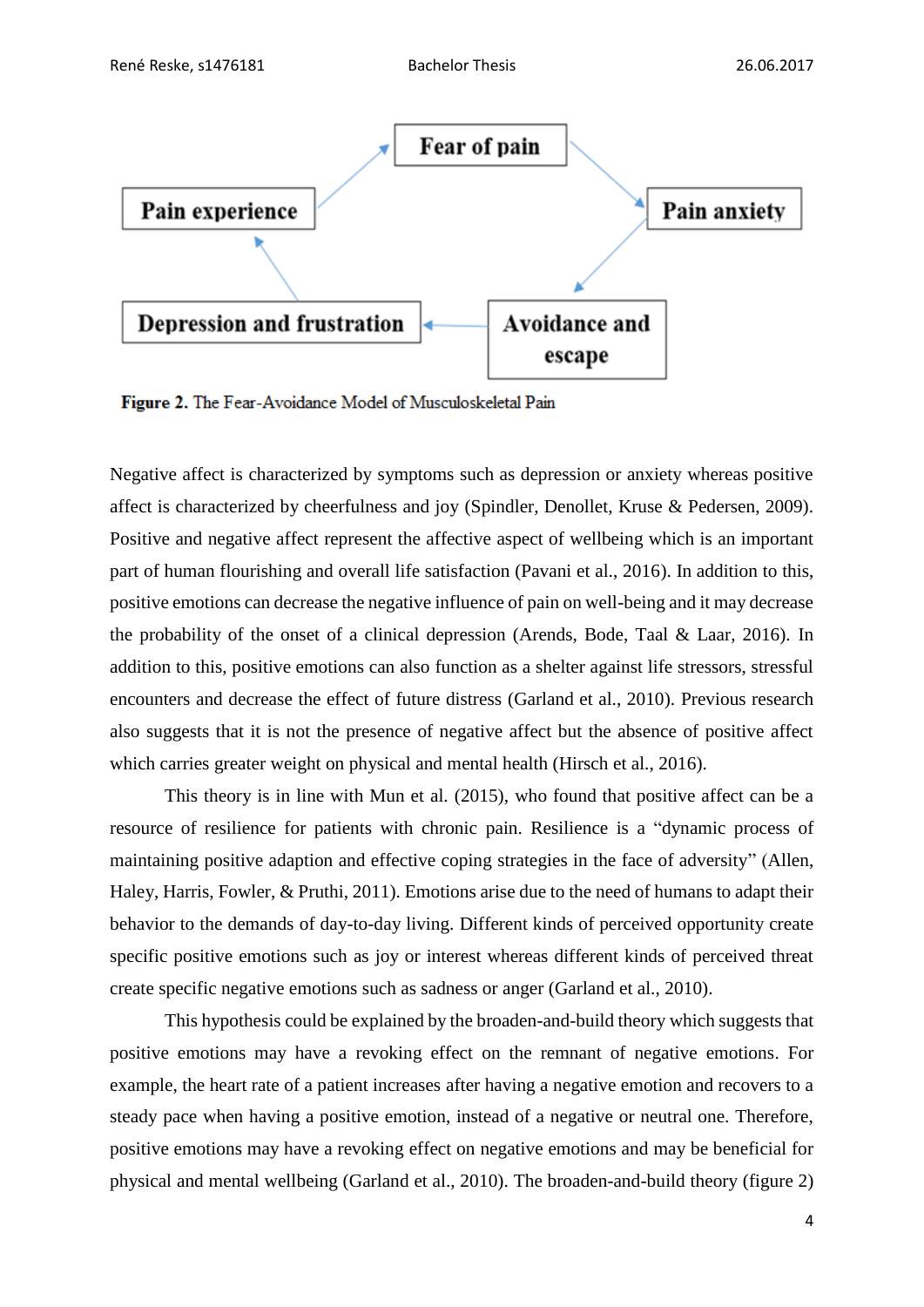states that positive emotions expand the thought-action repertoire of individuals (Garland, Fredrickson, Kring, Johnson, Meyer, & Penn, 2010).



Figure 2. The broaden-and-build theory of positive emotions. Adapted from Fredrickson and Conn (2008, Fig 48.1)

In turn, the broadened thought-action repertoire stimulates behavioral flexibility which enables the individual to build personal resources, such as, physical health, social closeness, mindfulness and resilience (Garland et al., 2010). Individuals with these resources enjoy a higher probability to meet the challenges of life effectively and becoming and staying healthy and happy. Moreover, the frequent exposure to positive emotions is thought to be very important for later increases in wellbeing (Fredrickson et al., 2008). Furthermore, research reveals that positive emotions are beneficial for life outcomes such as the development of friendships, higher incomes, better physical health and a higher life expectancy (Fredrickson et al., 2008).

Garland et al. (2010) also argue that interventions, which encourage the enhancement of positive emotions, establish resilience and therefore may eradicate clinical disorders. Strand et al. (2006) investigated the relationship between pain and positive affect and negative affect among arthritis patients and found that positive affect has the most influence in reducing negative affect during weeks of higher pain and that positive affect may be a factor of resilience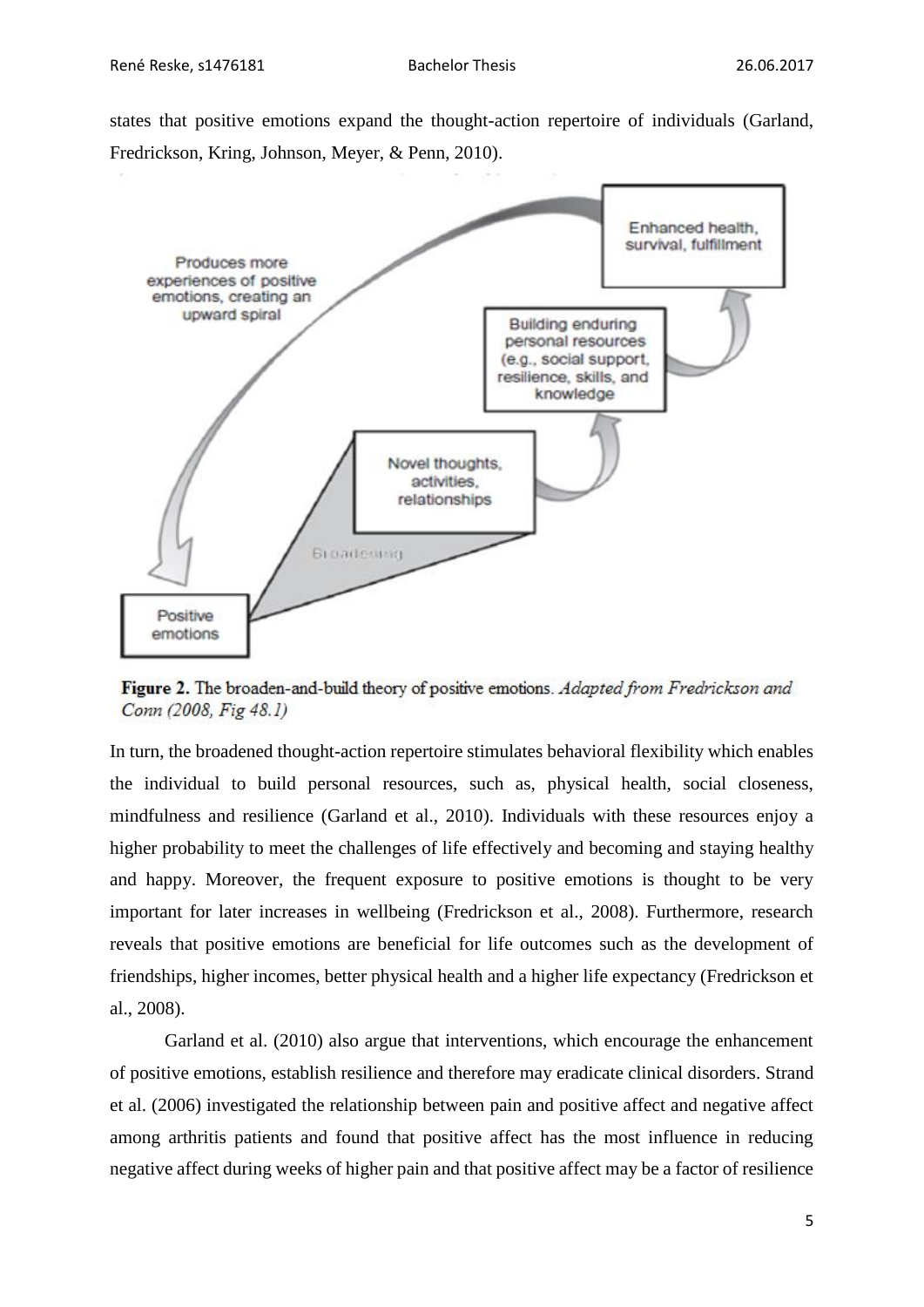because it helps patients to experience pain as less distressful than patients with low levels of positive affect.

A variety of studies exist which provide evidence regarding the hypotheses that positive emotions create durable personal resources (Garland et al., 2010). Fredrickson, Cohn, Coffey, Pek & Finkel (2008) conducted a randomized controlled trial of an intervention which induces positive emotions, namely loving-kindness meditation. Meditation and mindfulness are old Buddhist elements of spiritual practice which can help people regulate stress, anxiety, chronic pain and diverse illnesses (Fredrickson et al., 2008). This longitudinal field experiment displayed that those who participated in the loving-kindness meditation experienced an enhancement in nine distinct emotions (amusement, awe, contentment, gratitude, hope, interest, joy, love, and pride), which had an enduring effect over days. Most importantly, the enhancement of positive emotions established an increase in the creation of widespread personal resources including reduced illness symptoms, mindfulness and positive relations with others. In turn, the increase of personal resources produced an enhancement in life satisfaction and in the dismantling of depressive symptoms. These benefits of the loving-kindness meditation were also still present in a one-year follow up (Fredrickson et al., 2008).

The current research focuses on the relationship between pain and positive and negative affect among arthritis patients. Due to the indications of the literature, the assumption is that pain is causing negative affect and that positive affect can decrease the incurred negative affect which makes the pain less distressful. The research question is to what extent does positive affect mediate the relationship between pain and negative affect in patients with polyarthritis? Moreover, the literature suggests that anxiety, depression and positive affect predicted weekly changes in pain. It is therefore expected that changes in positive affect mediate the relationship between changes in pain, anxiety and depression over time.

#### **Method**

This research is a longitudinal questionnaire study with two measurements of pain, positive and negative affect among patients with polyarthritis. The two measurements were taken with an interval of six months. The internal review board of the Faculty of Behavioral Sciences at the University of Twente in the Netherlands gave the ethical approval for the study (Arends et al., 2016).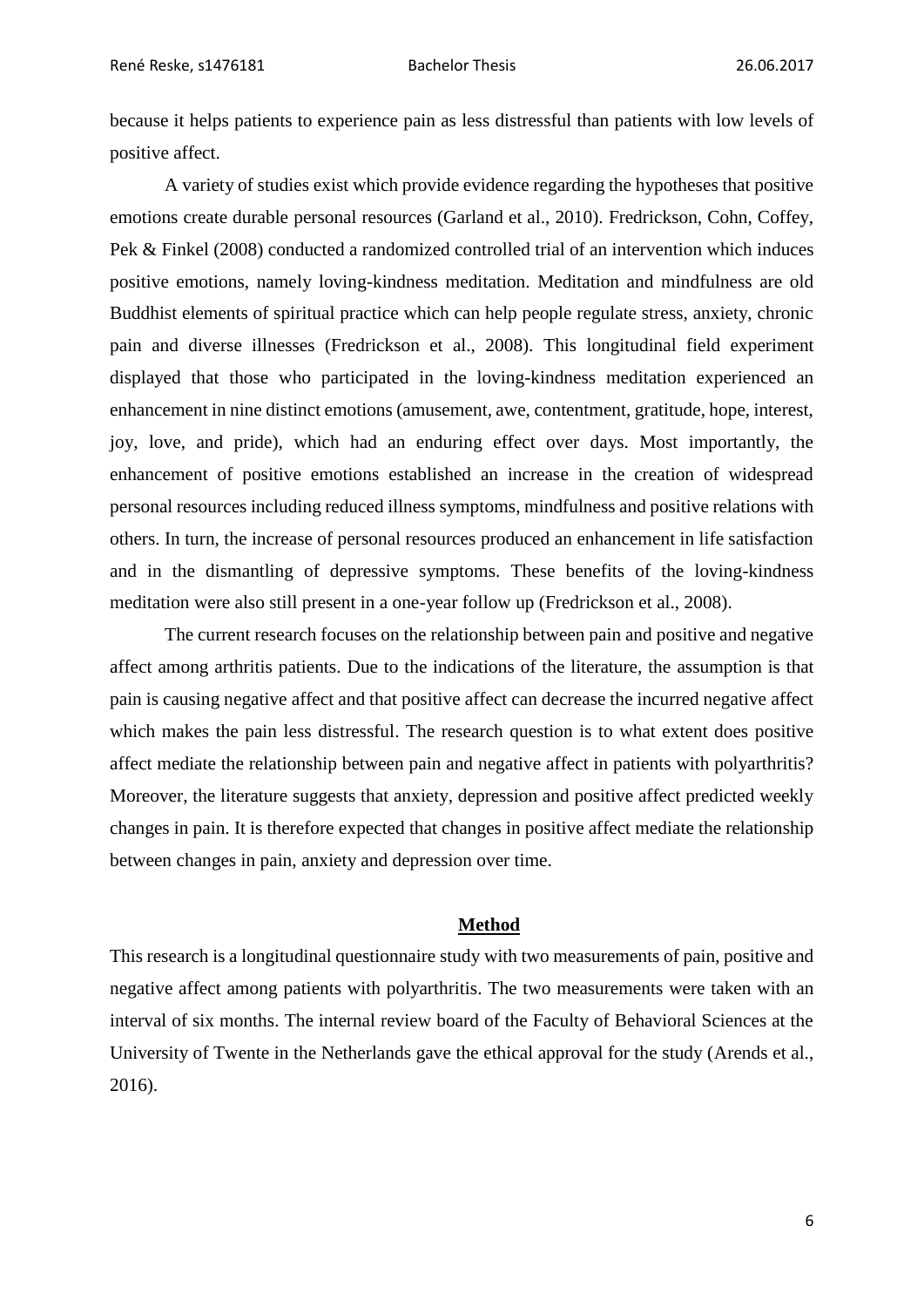|                                    | T <sub>1</sub> |        | T <sub>2</sub> |        |  |
|------------------------------------|----------------|--------|----------------|--------|--|
| Demographic characteristics        |                |        |                |        |  |
| Number of participants (%)         | 331            | (100)  | 290            | (87.6) |  |
| Sex, $n$ $(\%)$                    |                |        |                |        |  |
| Male                               | 129            | (39)   | 114            | (39.3) |  |
| Female                             | 202            | (61)   | 176            | (60.7) |  |
| Age (years)                        |                |        |                |        |  |
| Mean (SD)                          | 62.5           | (12.7) | 61.7           | (12.1) |  |
| Range                              | 24-91          |        | 28-89          |        |  |
| Marital status, n (%)              |                |        |                |        |  |
| Not living with partner            | 83             | (25.1) | 64             | (22.1) |  |
| Living with partner                | 241            | (72.8) | 219            | (75.5) |  |
| Missing                            | 7              | (2.1)  | 7              | (2.4)  |  |
| Educational level, $n$ $(\%)^*$    |                |        |                |        |  |
| No/lower                           | 128            | (38.7) | 105            | (36.2) |  |
| Secondary                          | 123            | (37.2) | 108            | (37.2) |  |
| Higher                             | 72             | (21.8) | 69             | (23.8) |  |
| Missing                            | 8              | (2.4)  | 8              | (2.8)  |  |
| Work status, n (%)                 |                |        |                |        |  |
| No paid job                        | 229            | (69.2) | 198            | (68.3) |  |
| Full-time and part-time employment | 96             | (29)   | 86             | (29.7) |  |
| Missing                            | 6              | (1.8)  | 6              | (2.1)  |  |
| Disease characteristics            |                |        |                |        |  |
| Diagnosis, $n$ $(\%)$              |                |        |                |        |  |
| Rheumatoid arthritis               | 192            | (58)   | 170            | (58.6) |  |
| Gout and other crystal diseases    | 34             | (10.3) | 27             | (9.3)  |  |
| Polymyalgia & Temporal Arteritis   | 33             | (10)   | 27             | (9.3)  |  |
| Spondyloarthropathy                | 25             | (7.6)  | 24             | (8.3)  |  |
| SLE and other systemic diseases    | 20             | (6)    | 17             | (5.9)  |  |
| Other/non-classifiable             | 27             | (8.2)  | 25             | (8.6)  |  |
| Disease duration (years)           |                |        |                |        |  |
| Mean (SD)                          | 14.7           | (12.3) | 14.7           | (12.3) |  |
| Range                              | $1 - 71$       |        | $1 - 71$       |        |  |

**Table 1.** Demographic and clinical characteristics of the participants on T1 and T2

Notes:  $T1 =$  first measurement;  $T2 =$  second measurement.

\*No/Lower: No education, primary school, or lower vocational education; Secondary: High school and middle vocational education; Higher: High vocational education and university.

# **Sample**

The participants of this study were randomly picked from the electronic diagnosis registration system from a rheumatology outpatient clinic. There have been four criteria which the participants had to meet: (1) diagnosis of polyarthritis, (2) receiving treatment for polyarthritis, (3) 18 years or older and (4) sufficient language skills in Dutch to fill in the questionnaire, either by oneself or with the help of a relative. 639 out of 803 patients from the rheumatology clinic met the criteria and obtained an invitation letter, the first questionnaire and the informed consent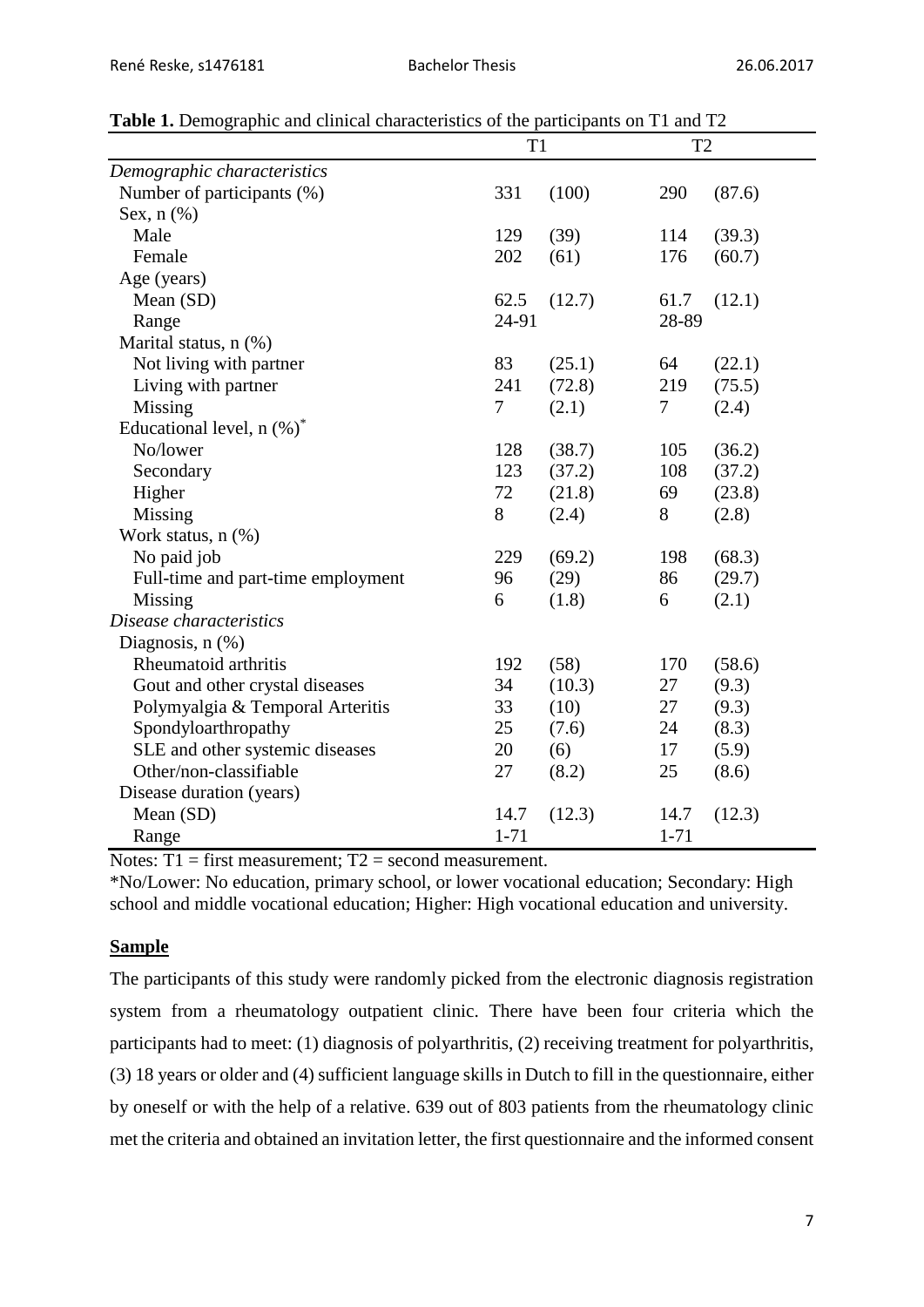form which was retrieved from 331 patients (52%) (Arends, et al., 2016). The demographic and clinical characteristics are displayed in table 1.

# **Instruments**

Questions were asked about sex, age, marital status, education, employment and disease duration. A detailed overview of the questionnaires used in this study are displayed in table 2.

Positive affect was assessed by the positive subscale of the Positive and Negative Affect Schedule (PANAS). The scores range from 10 to 50 and higher scores suggest more positive affect in the past week (Arends, et al., 2016). The items 1 to 10 were used to estimate the sumscore for positive affect.

Negative affect was assessed by the Dutch validated version of the Hospitality Anxiety and Depression Scale (HADS) which measures the levels of depression and anxiety. The scores range on both scales from 0 to 21. Higher scores suggest more depressive/anxiety symptoms (Arends, Bode, Taal, & Laar, 2016). All 14 items were recoded. In order to estimate the sumscore for anxiety the recoded items 1, 3, 5, 7, 9, 11 and 13 were used. In order to estimate the sum-score for depression the recoded items 2, 4, 6, 8, 10, 12 and 14 were used.

In order to measure pain, the respondents were asked to report the amount of pain on the numeric rating scale (NRS) which is a 1-item numerical scale: No pain at all [0]–unbearable pain [10].

| Variable   | Questionnaire | Author       | Example          | Response options   | Alpha |
|------------|---------------|--------------|------------------|--------------------|-------|
| Pain       | <b>NRS</b>    |              | Amount of        | No pain at all     |       |
|            |               |              | pain in the past | $(0)$ -unbearable  |       |
|            |               |              | 7 days, caused   | pain $(10)$        |       |
|            |               |              | by polyarthritis |                    |       |
| Positive   | <b>PANAS</b>  | Watson,      | Rate how you     | Very slightly or   | .91   |
| affect     |               | Clark $&$    | felt during the  | not at all $(1)$ – |       |
|            |               | Tellegen,    | past week: e.g.  | very much $(5)$    |       |
|            |               | 1988         | attentive,       |                    |       |
|            |               |              | interested       |                    |       |
| Anxiety    | <b>HADS</b>   | Zigmond $\&$ | I feel tense or  | Various            | .83   |
|            |               | Snaith,      | wound up         | response format    |       |
|            |               | 1983         |                  | $(0-3)$            |       |
| Depression | <b>HADS</b>   | Zigmond $\&$ | I have no        | Various            | .80   |
|            |               | Snaith,      | interest in my   | response format    |       |
|            |               | 1983         | appearance       | $(0-3)$            |       |

**Table 2**. Characteristics of the questionnaires used in this study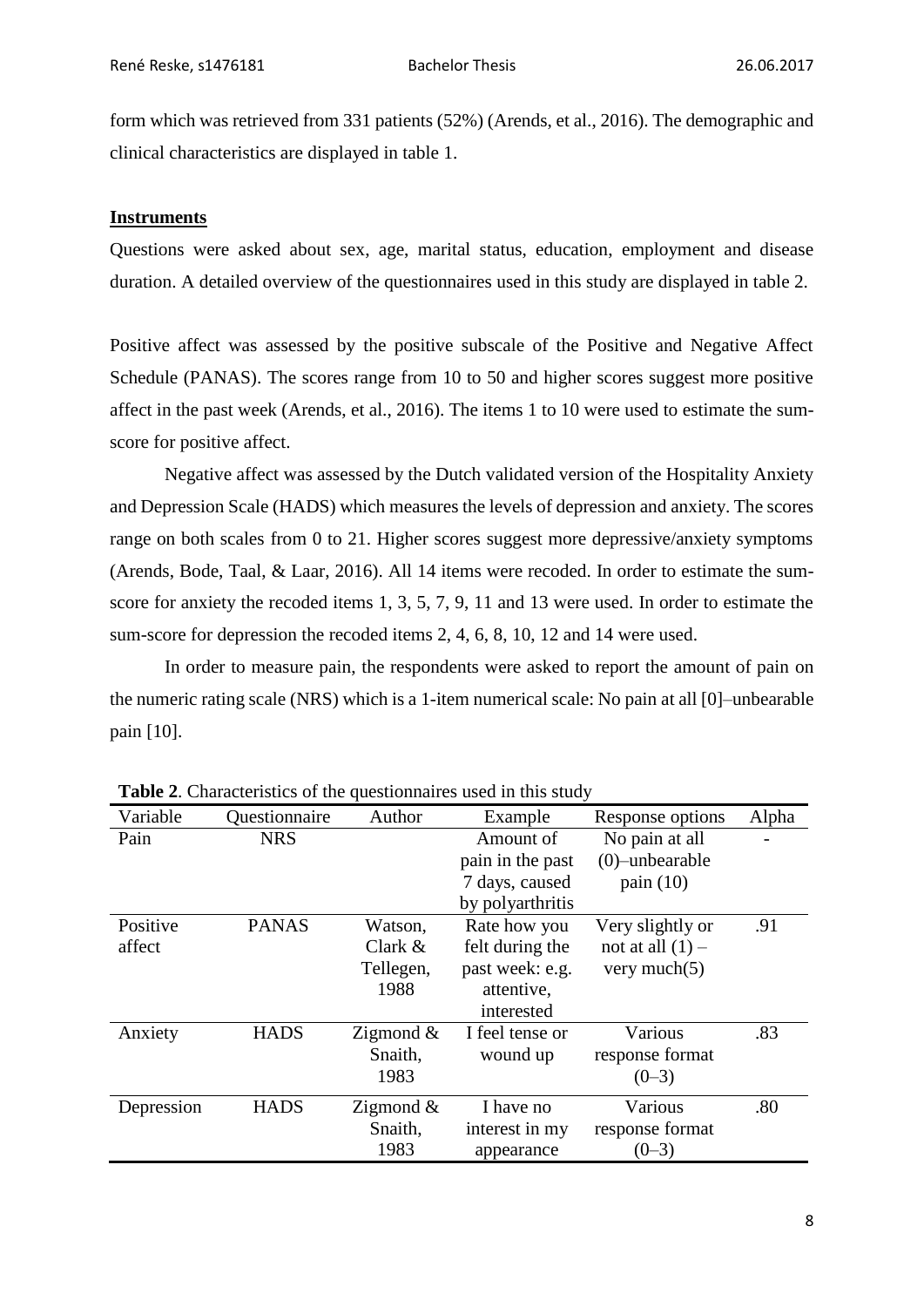#### **Data analysis**

SPSS 21 was used to perform the statistical analyses. A paired-samples t-test was conducted to compare the scores of the two measurements. A difference score was computed for the variables pain, positive affect, anxiety and depression in order to display the amount of change in the variables over 6 months. To investigate how positive affect mediates the relationship between pain and negative affect, the version 2.16 of the PROCESS macro for SPSS was used. The data from the first assessment point (begin of the study) and the difference scores were analyzed. Within the macro, model 4 and 1000 bias corrected bootstrap samples were selected. A 95% confidence level was chosen to apply a p-value of 0.05. Using these settings, four analyses were performed. In all four mediation analyses, pain was selected as independent variable and positive affect was selected as mediation variable. To address the expectations of this research, anxiety and depression were selected as dependent variables in two separate mediation analyses in order to assess negative affect. [Figure](https://www.nature.com/articles/srep20382#f1) 3 displays the path diagram of the mediation analyses. For each of the four mediation analyses, three regressions have been conducted. The first regression has pain predicting depression and anxiety. The second has pain predicting positive affect and the third has pain and positive affect predicting depression or anxiety. As a whole, four different mediation analyses have been conducted. The first two analyses have used the data set which was collected at the beginning of the study and the third and fourth mediation analyses has used the difference scores of the variables in order to explore if changes in positive affect between the two measurements mediates the relation between changes in pain and changes in anxiety and/or depression over time.



Figure 3. The path diagram of the mediation analyses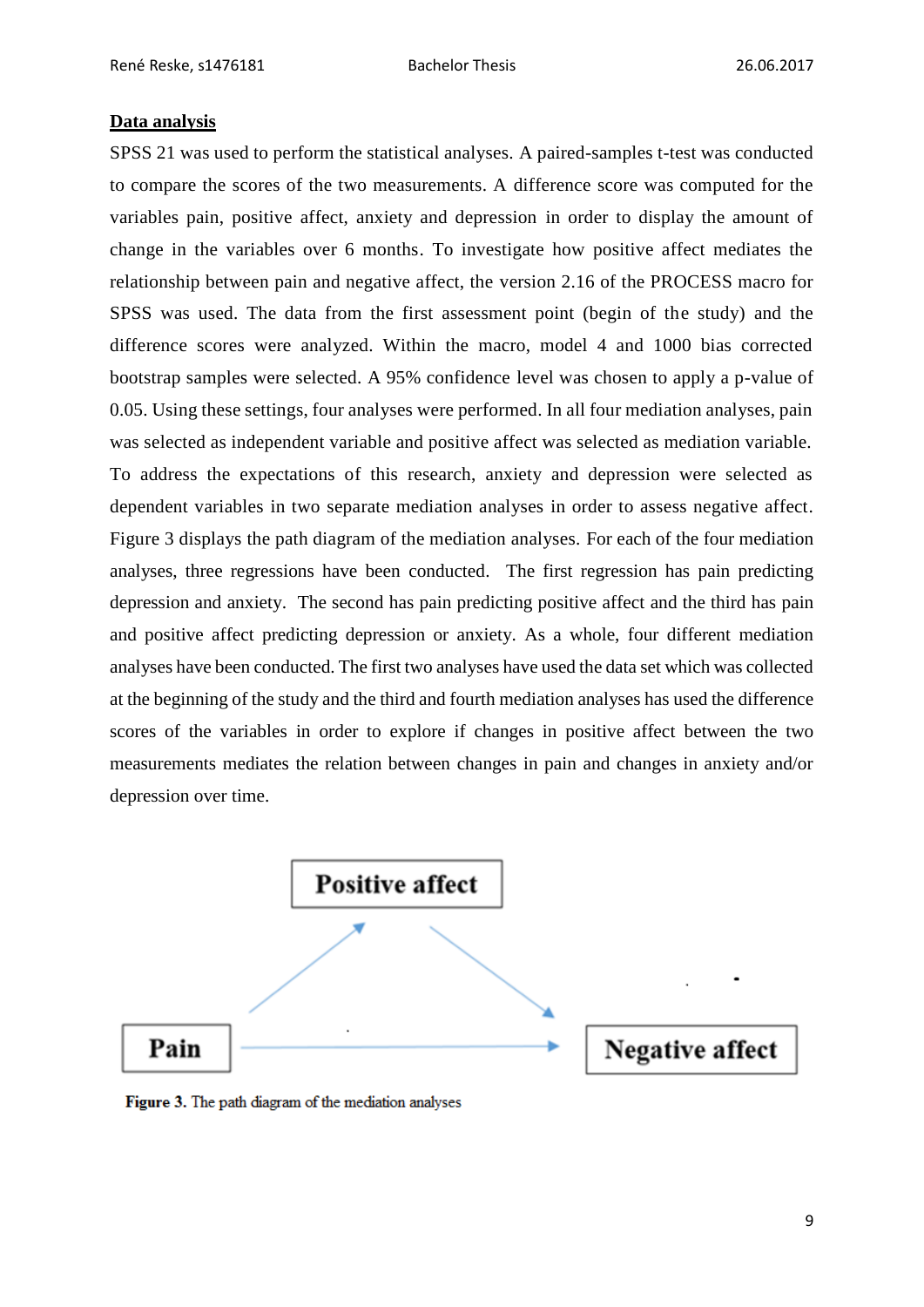In order to verify the mediation, four conditions must be met. First, pain must be related to anxiety/depression (regression 1). Second, pain must be related to positive affect (regression 2). Third, in the final regression, positive affect should remain a significant predictor of anxiety/depression. Fourth, in the final regression, pain should no longer significantly predict anxiety/pain. If all four conditions are met, full mediation is supported. If only the first three conditions are met, then partial mediation is supported if the coefficient for pain decreases. If less than three conditions are met, then the expectation will not be fulfilled.

#### **Results**

A paired-samples t-test was conducted to compare the difference of scores of the first and second measurement. As displayed in Table 3, there are no statistically significant differences between the first and second measurement for all the tested variables.

**Table 3.** The t-test results for anxiety, depression, positive affect and pain. N=275

|                        | T1    |           | T2    |           |            |     |         |
|------------------------|-------|-----------|-------|-----------|------------|-----|---------|
|                        | М     | <b>SD</b> | M     | <b>SD</b> | t, df: 274 | p   | Correl. |
| Anxiety                | 5.19  | 3.65      | 5.35  | 3.56      | $-1.01$    | .31 | $.73*$  |
| Depression             | 4.66  | 3.49      | 4.74  | 3.57      | $-.58$     | .56 | $.79*$  |
| <b>Positive Affect</b> | 34.35 | 7.00      | 34.58 | 6.77      | $-.72$     | .48 | $.70*$  |
| Pain                   | 4.19  | 2.14      | 4.00  | 2.37      | 1.40       | .16 | $.58*$  |

*Note.* T1 = first measurement;  $T2$  = second measurement;  $*$  p< .001.

The results of the mediation analyses demonstrated that pain was a significant predictor of positive affect ( $b$ = -.647, SE= .157, CI= -.9577; -.3373). Table 4 shows the results of the regression and mediation analyses with anxiety as dependent variable. Pain was a significant predictor of anxiety in model 1 and both, pain and positive affect, were significant predictors of anxiety in model 2. Pain remained to be a significant, but smaller predictor of anxiety after controlling for the mediator, consistent with partial mediation. Approximately 32% of the variance in anxiety was accounted for by the predictors. The indirect effect was tested using a bootstrap estimation approach with 1000 samples. These results indicated that the indirect coefficient was significant (Table 4).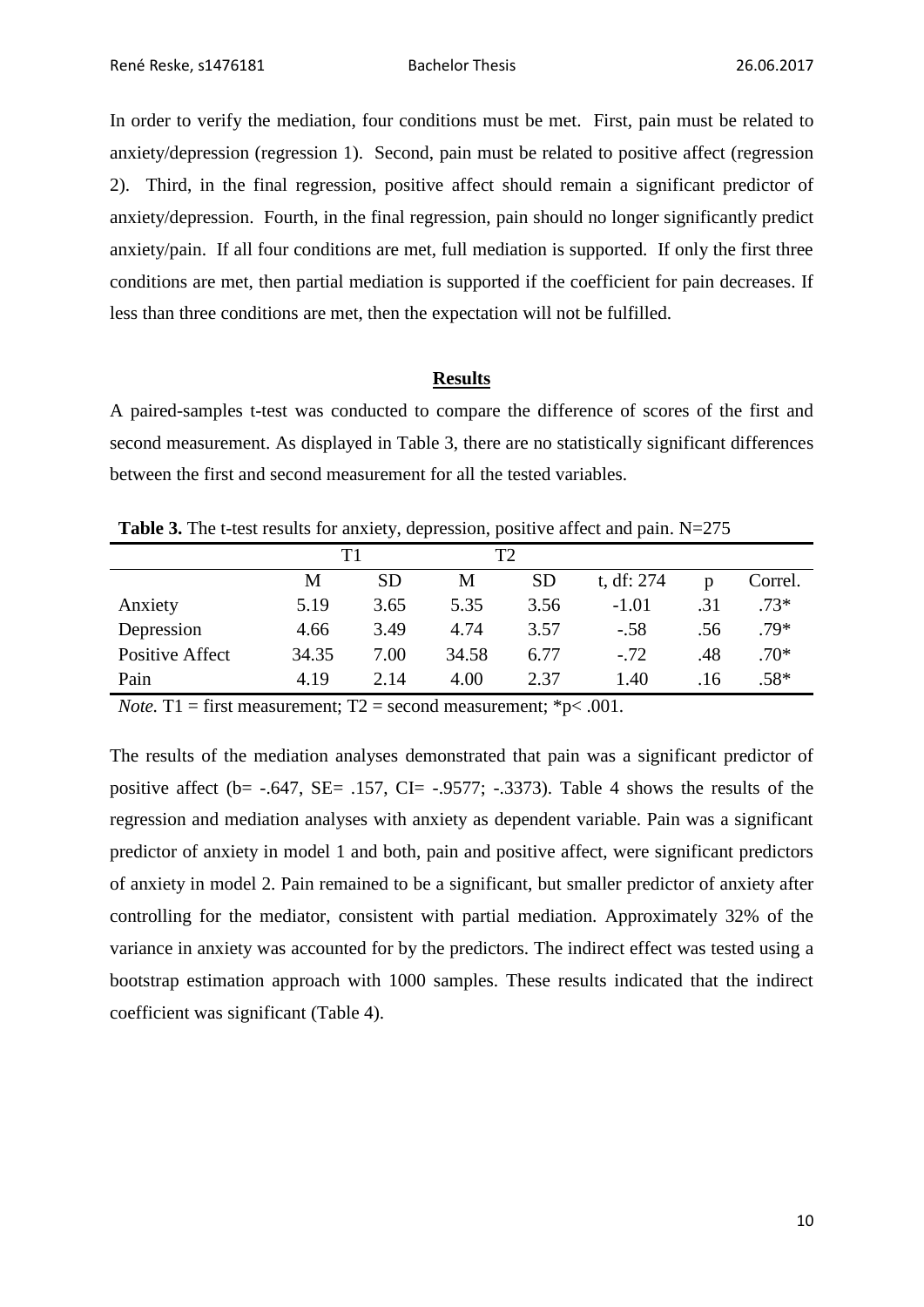|                                                             | coeff.     | <b>SE</b> | <b>LLCI</b> | ULCI   |
|-------------------------------------------------------------|------------|-----------|-------------|--------|
| <b>Model 1</b>                                              |            |           |             |        |
| Pain                                                        | .64        | .08       | .48         | .79    |
| <b>Model 2</b>                                              |            |           |             |        |
| Pain                                                        | .50        | .07       | .36         | .64    |
| Positive affect                                             | $-.21$     | .03       | $-.26$      | $-.26$ |
|                                                             |            |           |             |        |
| Indirect effect of pain on anxiety                          | .14        | .04       | .06         | .23    |
| $M_2$ del 1. $D^2$ = 17 $\approx 0.01$ . $M_2$ del 0. $D^2$ | $22 - 201$ |           |             |        |

**Table 4.** Results of the mediation model of Hayes with anxiety as dependent variable

Model 1:  $R^2 = .17$ , p<. 001; Model 2:  $R^2 = .32$ , p< .001

The results of the second set of analyses, which are displayed in table 5, indicated that pain was a significant predictor of depression in model 1 and both, pain and positive affect, were significant predictors of depression in model 2. Pain remained to be a significant, but smaller predictor of depression after controlling for the mediator, consistent with partial mediation. Approximately 48% of the variance in depression was accounted for by the predictors. The indirect effect was tested using a bootstrap estimation approach with 1000 samples. These results indicated that the indirect coefficient was significant (Table 5).

|                                                                                                    | Coeff. | <b>SE</b> | LLCI   | JLCI  |  |
|----------------------------------------------------------------------------------------------------|--------|-----------|--------|-------|--|
| <b>Model 1</b>                                                                                     |        |           |        |       |  |
| Pain                                                                                               | .52    | .08       | .37    | .67   |  |
| <b>Model 2</b>                                                                                     |        |           |        |       |  |
| Pain                                                                                               | .32    | .06       | .20    | .44   |  |
| <b>Positive Affect</b>                                                                             | $-.30$ | .02       | $-.34$ | $-26$ |  |
|                                                                                                    |        |           |        |       |  |
| Indirect effect of pain on depression                                                              | .20    | .05       | .10    | .32   |  |
| $\mathbf{M}_{\odot}$ del 1, $\mathbf{D}^2 = 12$ m < 0001, Medel 2, $\mathbf{D}^2 =$<br>$10 - 2001$ |        |           |        |       |  |

Model 1:  $R^2 = .13$ ,  $p < .0001$ ; Model 2:  $R^2 = .48$ ,  $p < .0001$ 

Table 6 illustrates the results of mediation analyses with the difference scores, which indicated that change in pain was a significant predictor of change in positive affect ( $b$ = -.457, SE= .156, CI= -.7655; -.1493). Change in pain was a significant predictor of change in anxiety in model 1 and both, change in pain and change in positive affect, were significant predictors of change in anxiety in model 2. Change in pain remained to be a significant, but smaller predictor of change in anxiety after controlling for the mediator, consistent with partial mediation. Approximately 29% of the variance in change in anxiety was accounted for by the predictors. The indirect effect was tested using a bootstrap estimation approach with 1000 samples. These results indicated that the indirect coefficient was significant (Table 6). Moreover, the baseline values of pain, positive affect and anxiety were significant predictors of changes in anxiety.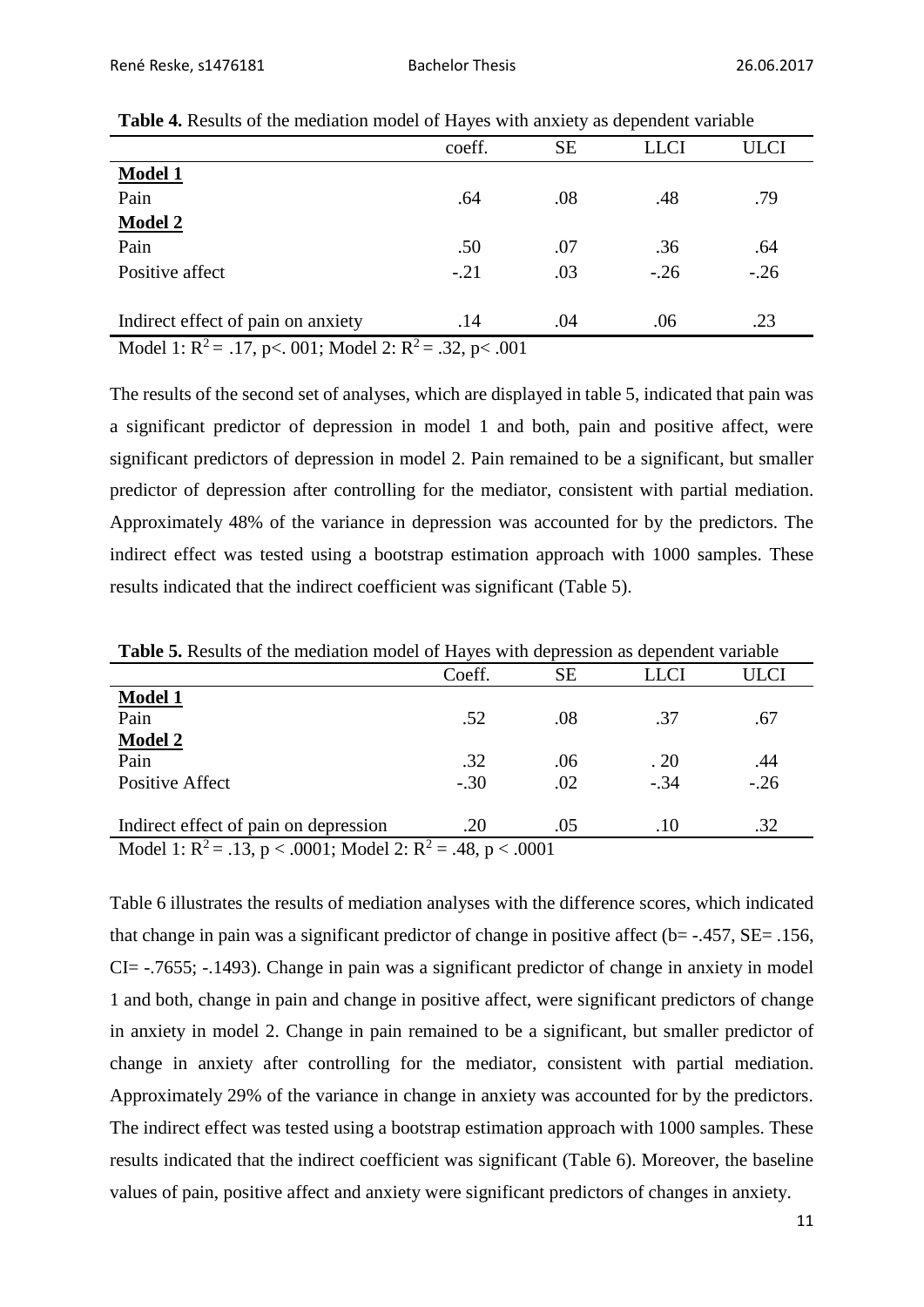|                                                                     | Coeff. | <b>SE</b> | <b>LLCI</b> | <b>ULCI</b> |  |
|---------------------------------------------------------------------|--------|-----------|-------------|-------------|--|
| <b>Model 1</b>                                                      |        |           |             |             |  |
| $\Delta$ Pain                                                       | .32    | .08       | .17         | .47         |  |
| Pain                                                                | .24    | .08       | .09         | .39         |  |
| <b>Positive Affect</b>                                              | $-.07$ | .02       | $-.12$      | $-.03$      |  |
| Anxiety                                                             | $-.43$ | .05       | $-.52$      | $-.33$      |  |
| <b>Model 2</b>                                                      |        |           |             |             |  |
| $\triangle$ Pain                                                    | .26    | .08       | .16         | .41         |  |
| $\triangle$ Positive Affect                                         | $-.12$ | .03       | $-.18$      | $-.07$      |  |
| Pain                                                                | .19    | .07       | .04         | .34         |  |
| <b>Positive Affect</b>                                              | $-.11$ | .02       | $-16$       | $-.06$      |  |
| Anxiety                                                             | $-.41$ | .05       | $-.51$      | $-.32$      |  |
| Indirect effect of $\Delta$ pain on $\Delta$ anxiety                | .06    | .03       | .00         | .05         |  |
| Model 1: $R^2 = .24$ , $p < .05$ ; Model 2: $R^2 = .29$ , $p < .05$ |        |           |             |             |  |

**Table 6.** Results of the mediation model of Hayes with the difference scores  $(\Delta)$ , the baseline values as covariates and anxiety  $(\Delta)$  as dependent variable

The last analyses showed that change in pain was a significant predictor of change in positive affect (b=  $-.38$ , SE=  $.15$ , CI=  $-.6788$ ;  $-.0822$ ). Change in pain was a significant predictor of change in anxiety in model 1 and both, change in pain and change in positive affect, were significant predictors of change in anxiety in model 2. Change in pain remained to be a significant, but smaller predictor of change in anxiety after controlling for the mediator, consistent with partial mediation. Approximately 29% of the variance in change in anxiety was accounted for by the predictors. The indirect effect was tested using a bootstrap estimation approach with 1000 samples. These results indicated that the indirect coefficient was significant (Table 7). Moreover, the baseline values of pain, positive affect and depression were significant predictors of changes in depression.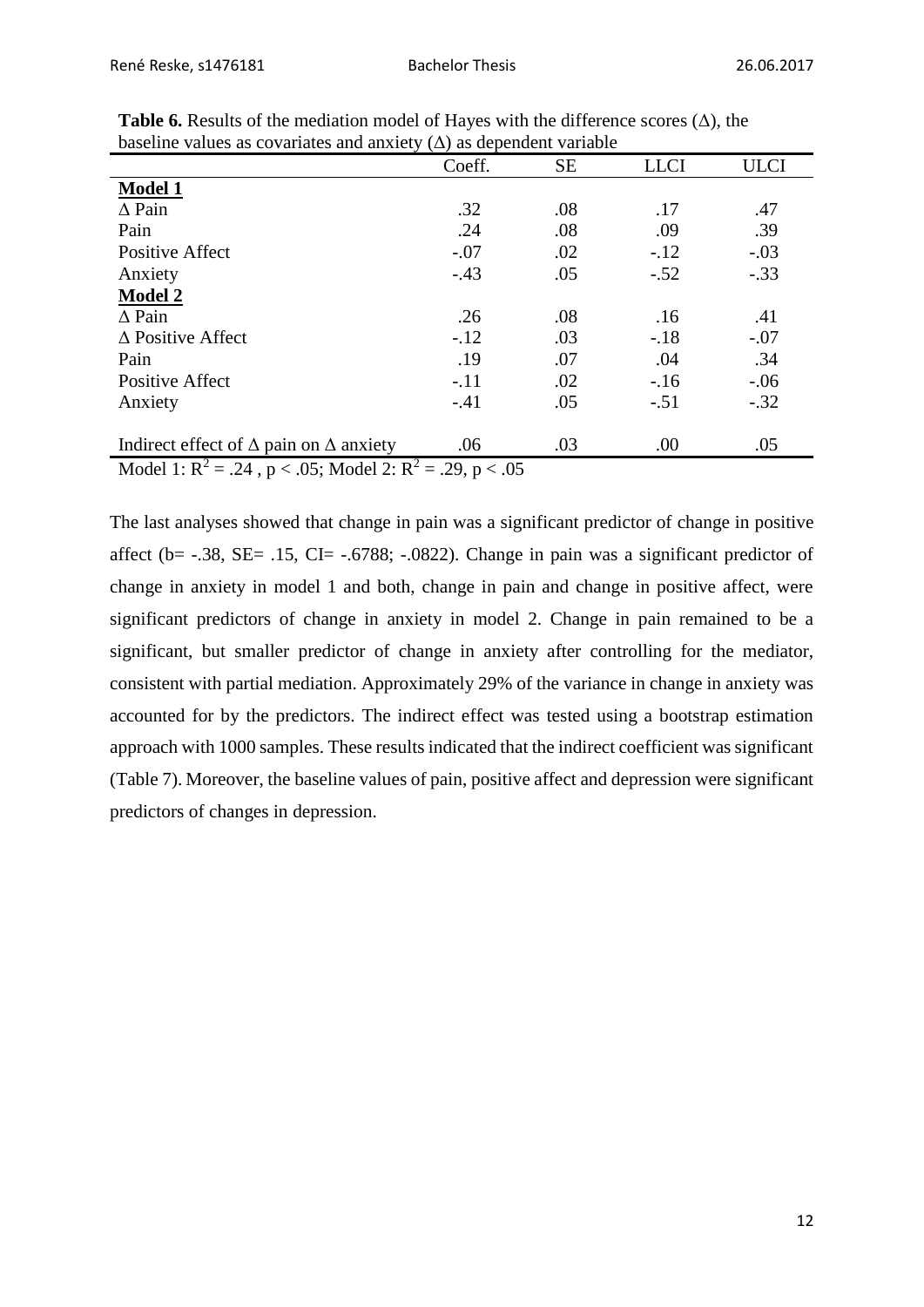|                                                                                | Coeff. | <b>SE</b> | <b>LLCI</b> | <b>ULCI</b> |  |
|--------------------------------------------------------------------------------|--------|-----------|-------------|-------------|--|
| <b>Model 1</b>                                                                 |        |           |             |             |  |
| $\triangle$ Pain                                                               | .26    | .07       | .13         | .39         |  |
| Pain                                                                           | .15    | .06       | .13         | .39         |  |
| <b>Positive Affect</b>                                                         | $-.08$ | .02       | $-.13$      | $-.03$      |  |
| Depression                                                                     | $-.32$ | .05       | $-.42$      | $-.22$      |  |
| <b>Model 2</b>                                                                 |        |           |             |             |  |
| $\triangle$ Pain                                                               | .19    | .06       | .07         | .32         |  |
| $\triangle$ Positive Affect                                                    | $-.12$ | .03       | $-.18$      | $-.07$      |  |
| Pain                                                                           | $.10*$ | .05       | $-.01$      | .22         |  |
| <b>Positive Affect</b>                                                         | $-.15$ | .02       | $-.20$      | $-.10$      |  |
| Depression                                                                     | $-.36$ | .05       | $-.46$      | $-.27$      |  |
|                                                                                |        |           |             |             |  |
| Indirect effect of $\Delta$ pain on $\Delta$ depression                        | .06    | .03       | .01         | .14         |  |
| Model 1: $R^2 = .17$ , $p < .05$ ; Model 2: $R^2 = .29$ , $p < .05$ ; *p > .05 |        |           |             |             |  |

**Table 7.** Results of the mediation model of Hayes with the difference scores  $(\Delta)$ , the baseline values as covariates and depression  $(\Delta)$  as dependent variable

#### **Discussion**

It was expected that positive affect mediated the relationship between pain and negative affect and that changes in positive affect mediated changes in pain, anxiety and depression. The results indicated that positive affect indeed mediated the relationship between pain and anxiety and between pain and depression. Moreover, the results suggested that changes in positive affect mediated the relationship between changes in pain, anxiety and depression over time. The indirect effect of pain on anxiety and depression was associated with approximately .14 points lower anxiety scores and approximately .20 points lower depression scores as mediated by positive affect. Therefore, the relationship of pain with negative affect decreased when the person disposed positive affect. The results of the first two mediation analyses also suggested that the relationship of positive affect was greater on depression than on anxiety. However, the change scores indicated that the indirect effect of changes in pain were nearly the same on changes in depression and on changes in anxiety. Furthermore, the results indicated that the baseline values of pain and positive affect predicted changes in anxiety and changes in pain. In addition to this, the results suggested that the baseline value of pain was a greater predictor of changes in anxiety than of changes in depression.

These findings are in line with the study of Hirsch et al. (2016) who suggested that pain contributed to anxiety and depression. The Fear Avoidance Model of Musculoskeletal Pain stated that pain could lead to pain anxiety which might contribute to depression and frustration (Hirsch et al., 2016). This model was supported by the findings of the current research because pain predicted anxiety and depression. The current results also supported the indication of Hirsch et al. (2016) that positive affect might act as a resource of resilience and could be able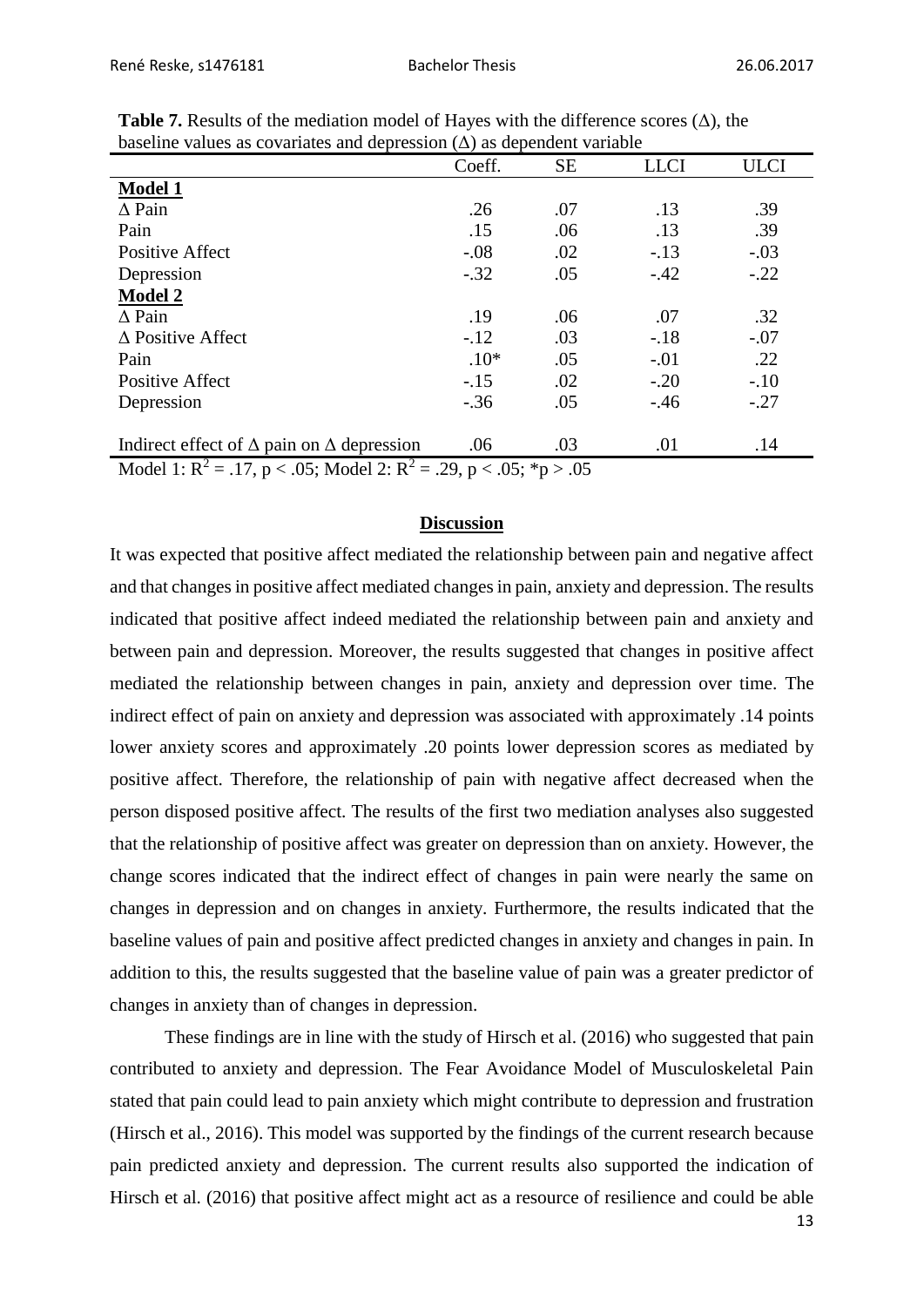René Reske, s1476181 **Bachelor Thesis** Bachelor Thesis 26.06.2017

to weaken the effect of pain on negative affect. In addition to this, the broaden-and-built theory was supported as well because higher levels of positive affect in participants were associated with lower levels of anxiety and depression. Smith et al. (2008) suggested that anxiety, depression and positive affect predicted weekly changes in pain among patients with RA and osteoarthritis. The results of the current research demonstrated that pain and positive affect predicted changes in anxiety and in depression. Moreover, changes in positive affect mediated the relationship between changes in pain, anxiety and depression over time Therefore, it is suggested that there is a mutual influence of pain, anxiety, depression and positive affect. The results of the current research might also support the suggestions from Smith et al. (2008) who concluded that anxiety had a stronger influence on pain than on depression. The first two analyses of the current research indicated that positive affect had a stronger relationship with depression than with anxiety. This might be because pain could have had a stronger influence on anxiety than on depression. Therefore, anxiety was more difficult to dismantle than depression. This could be explained by the results, which suggested that the baseline value of pain was a greater predictor of changes in anxiety than of changes in depression. Another explanation might be that anxiety may be the first reaction to pain which then causes depression, such as the fear avoidance model suggested. Nevertheless, in order to be able to make a clear statement about how the variables in this research influence each other, another design has to be applied.

The current research is therefore limited by its design. Without a randomized experimental design, a cause-effect statement cannot be made. However, the longitudinal design of the current study made it possible to make a statement over changes over time. Another limitation is that the pain NRS only measures one component of pain namely the pain intensity. Therefore, the pain NRS does not measure the entire extent of the pain experience due to variations in symptoms (Hawker, Mian, Kendzerska & French, 2011). Furthermore, the pain scores of the participants could not be compared to a healthy control group in order to estimate if the mean score of pain indicated more severe pain or average pain. This is important to know because if the population had a low or average pain score, it would not be necessary to do an intervention or to conduct a research for an arthritis population. Despite these limitations, the pain NRS is a reliable and valid instrument to assess pain intensity (Hawker et al., 2011).

Another positive aspect of the current study is that the questionnaires for positive affect, anxiety and depression have a good internal consistency. Despite the lack of clarity regarding the pain scores, the results could be considered as generalizable, because of the reliable instruments used, the 1000 bootstrap adjustment in the analyses and the representative sample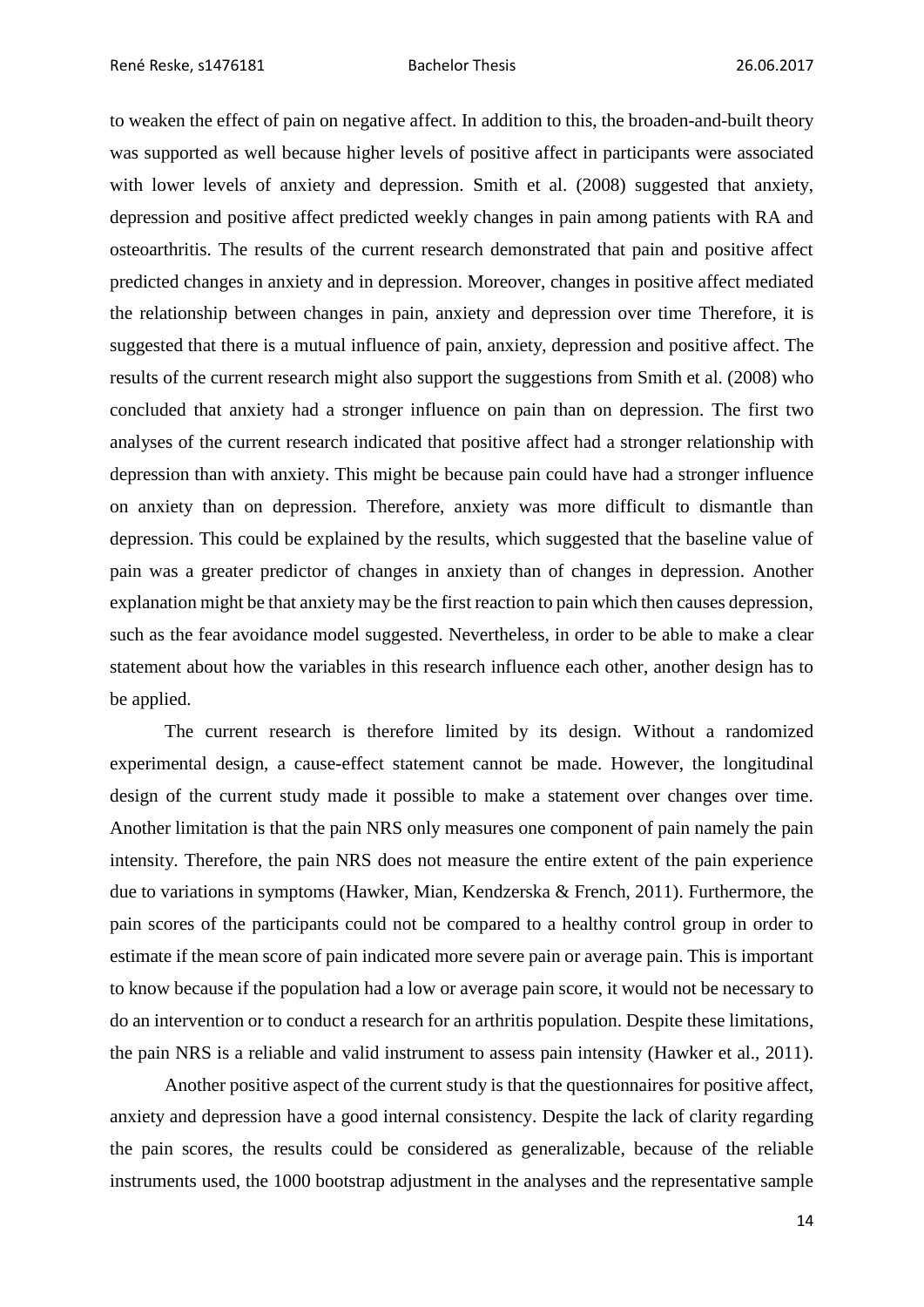of participants. Moreover, this research supports several other studies and theories which might be helpful for future research. Because of the significant results, the current study might contributed to the development of an innovative and accessible treatment approach. Certainly, further research with another design is needed to explore the relationship of pain, positive and negative affect in detail.

It is hence recommended to apply a randomized experimental design with an intervention, such as the loving-kindness meditation, and a control group in order to demonstrate more reliable and valid results. Thus, it would be possible to make a trustworthy statement regarding the cause-effect relationship between positive affect, pain and negative affect. Another recommendation is to use more than one questionnaire to assess pain so that different aspects of pain can be measured and used in the analyses. It would also be interesting to know if certain character traits facilitate the production of positive emotions. Therefore, for future research a questionnaire which assesses character traits should be included in the methodology.

#### Implications

The impact of positive affect was indicated to be beneficial for the treatment of clinical symptoms. Due to its beneficial effect and its abundant character positive emotions should be investigated in more detail in order to establish this approach as a treatment in the health facilities. One way to induce positive emotions is the loving-kindness meditation which produces an enhancement in positive emotions and could be used as an intervention for further research. It may not be difficult to invest some time to meditate twice a day for five or ten minutes. It could be done at work, during the lunchbreak or at home.

#### Conclusion

People with higher levels of positive affect maintained better mental health (lower anxiety and lower depression) when experiencing pain as people with lower levels of positive affect. Moreover, changes in pain and changes in positive emotions are related to changes in negative affect. Positive affect may play a crucial role in the future when treating anxiety, depression or other clinical illnesses among people with chronic pain. It is concluded that positive affect is important in the relationship between pain and anxiety and depression, by which is meant that it decreases the negative affect of pain and therefore may act as a preventing variable for clinical illnesses.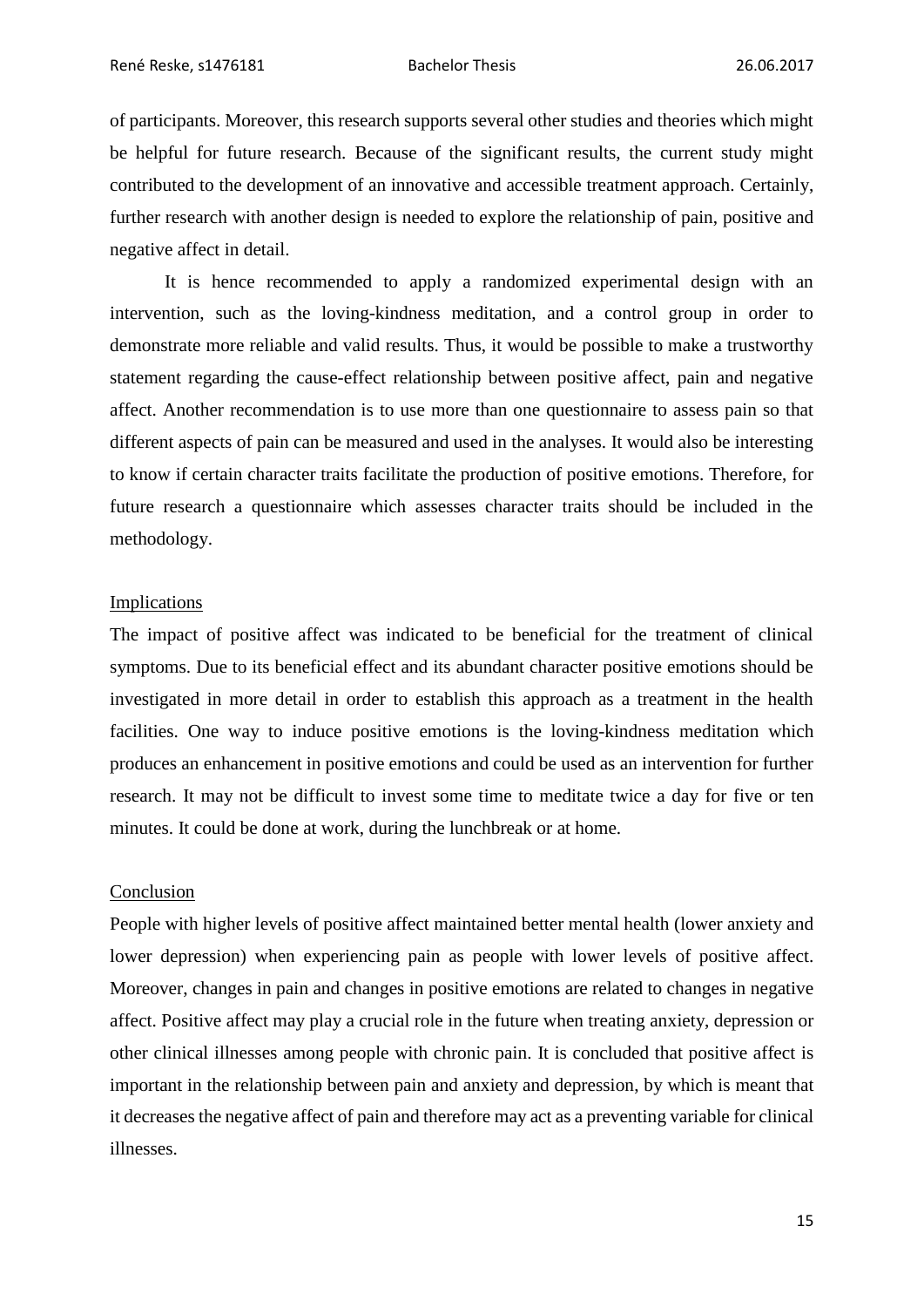### **References**

- Aletaha, D., Neogi, T., Silman, A. J., Funovits, J., Felson, D. T., Bingham, C. O., … Hawker, G. (2010). 2010 Rheumatoid arthritis classification criteria: An American College of Rheumatology/European League Against Rheumatism collaborative initiative. *Arthritis and Rheumatism*, *62*(9), 2569–2581.<http://doi.org/10.1002/art.27584>
- Allen, R. S., Haley, P. P., Harris, G. M., Fowler, S. N., & Pruthi, R. (2011). *Resilience: Definitions, Ambiguities, and Applications.* In Resilience in Aging (pp. 1-13). Springer New York.
- Arends, R. Y., Bode, C., Taal, E., & Van de Laar, M. A. F. J. (2013). The role of goal management for successful adaptation to arthritis. *Patient Education and Counseling*, *93*(1), 130–138.<http://doi.org/10.1016/j.pec.2013.04.022>
- Arends, R. Y., Bode, C., Taal, E., & Van De Laar, M. A. F. J. (2016). The longitudinal relation between patterns of goal management and psychological health in people with arthritis: The need for adaptive flexibility. *British Journal of Health Psychology*, *21*(2), 469– 489. http://doi.org/10.1111/bjhp.12182
- Eustice, C. (2016, December 01). What is Polyarthritis? Retrieved March 07, 2017, from https://www.verywell.com/what-is-polyarthritis-189659
- Farrell, A. K., Simpson, J. A., Carlson, E. A., Englund, M. M., & Sung, S. (2017). The impact of stress at different life stages on physical health and the buffering effects of maternal sensitivity. *Health Psychology*, 36(1), 35. http://dx.doi.org/10.1037/hea 0000424
- Fredrickson, B. L., Cohn, M. A., Coffey, K. A., Pek, J., & Finkel, S. M. (2008). Open hearts build lives: positive emotions, induced through loving-kindness meditation, build consequential personal resources. *Journal of Personality and Social Psychology*, 95(5), 1045. doi:10.1037/a0013262
- Garland, E. L., Fredrickson, B., Kring, A. M., Johnson, D. P., Meyer, P. S., & Penn, D. L. (2010). Upward spirals of positive emotions counter downward spirals of negativity: Insights from the broaden-and-build theory and affective neuroscience on the treatment of emotion dysfunctions and deficits in psychopathology. *Clinical Psychology Review*, 30(7), 849-864. http://doi.org/10.1016/j.cpr.2010.03.002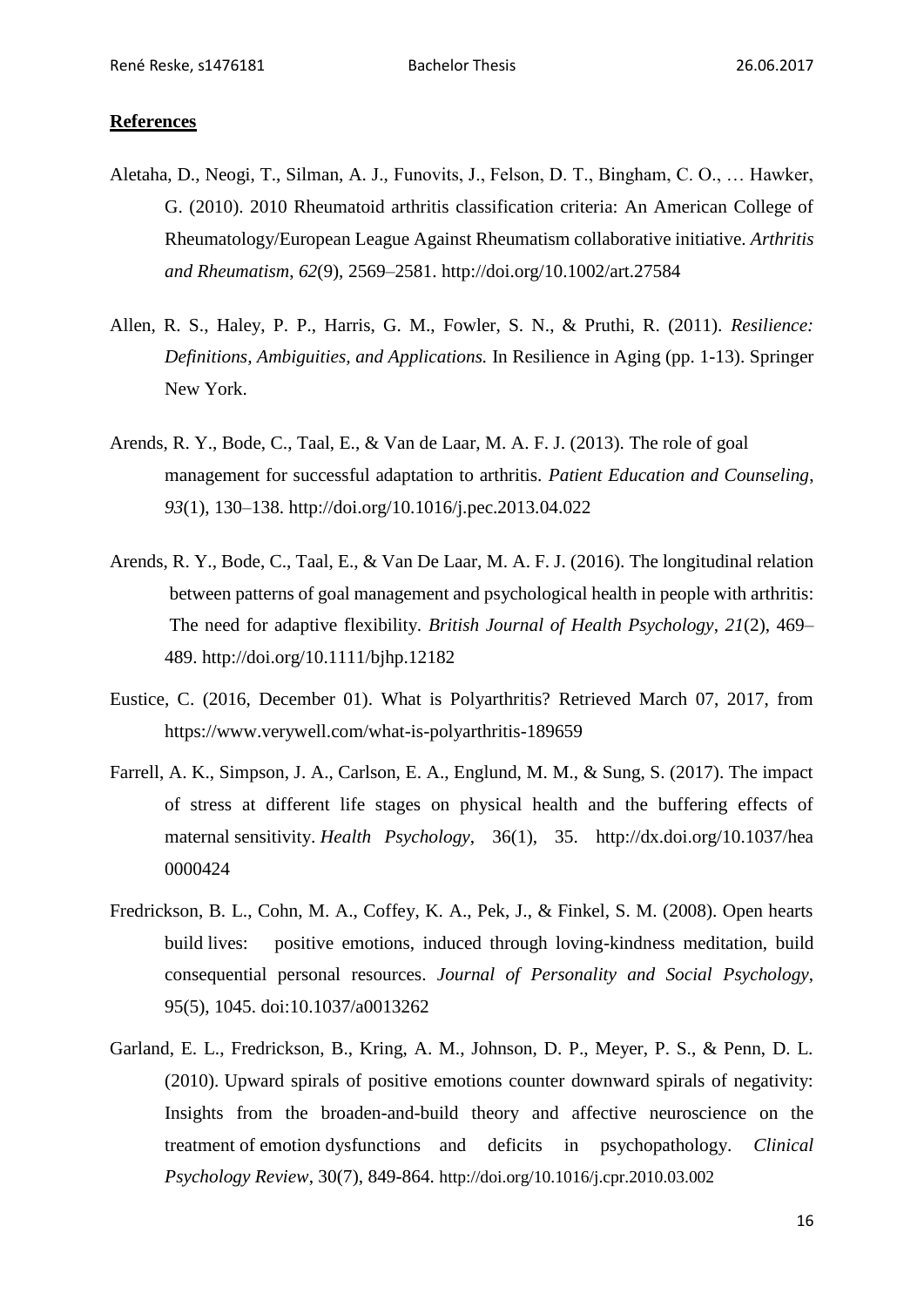- Hawker, G. A., Mian, S., Kendzerska, T., & French, M. (2011). Measures of adult pain: Visual Analog Scale for Pain (VAS Pain), Numeric Rating Scale for Pain (NRS Pain), McGill Pain Questionnaire (MPQ), Short-Form McGill Pain Questionnaire (SF-MPQ), Chronic Pain Grade Scale (CPGS), Short Form-36 Bodily Pain Scale (SF-36 BPS), and Measure of Intermittent and Constant Osteoarthritis Pain (ICOAP). *Arthritis Care and Research*, *63*(SUPPL. 11), 240–252.<http://doi.org/10.1002/acr.20543>
- Hirsch, J. K., Sirois, F. M., Molnar, D., & Chang, E. C. (2016). Pain and Depressive Symptoms in Primary Care. *The Clinical Journal of Pain*, *32*(7), 562–567. <http://doi.org/10.1097/AJP.0000000000000292>
- Mun, C. J., Karoly, P., & Okun, M. A. (2015). Effects of daily pain intensity, positive affect, and individual differences in pain acceptance on work goal interference and progress. *Pain*, *156*(11), 2276–2285.<http://doi.org/10.1097/j.pain.0000000000000278>
- Nwachuku, A. U. (2016, June 14). Is My Joint Pain Rheumatoid Arthritis or Spondyloarthropathy? Retrieved April 09, 2017, from [https://www.arthritis](https://www.arthritis-/)health.com/types/rheumatoid/my-joint-pain-rheumatoid-arthritis-or-Spondyloarthropathy
- Pavani, J. B., Le Vigouroux, S., Kop, J. L., Congard, A., & Dauvier, B. (2016). Affect and Affect Regulation Strategies Reciprocally Influence Each Other in Daily Life: The Case of Positive Reappraisal, Problem-Focused Coping, Appreciation and Rumination. *Journal of Happiness Studies*, 17(5), 2077-2095. doi:10.1007/s10902-015- 9686-9
- Spindler, H., Denollet, J., Kruse, C., & Pedersen, S. S. (2009). Positive affect and negative affect correlate differently with distress and health-related quality of life in patients with cardiac conditions: Validation of the Danish Global Mood Scale. *Journal of Psychosomatic Research*, *67*(1), 57–65. http://doi.org/10.1016/j.jpsychores. 2008.11.003
- Strand, E. B., Zautra, A. J., Thoresen, M., Ødegård, S., Uhlig, T., & Finset, A. (2006). Positive affect as a factor of resilience in the pain-negative affect relationship in patients with rheumatoid arthritis. *Journal of Psychosomatic Research*, *60*(5), 477–484. http://doi.org/10.1016/j.jpsychores.2005.08.010